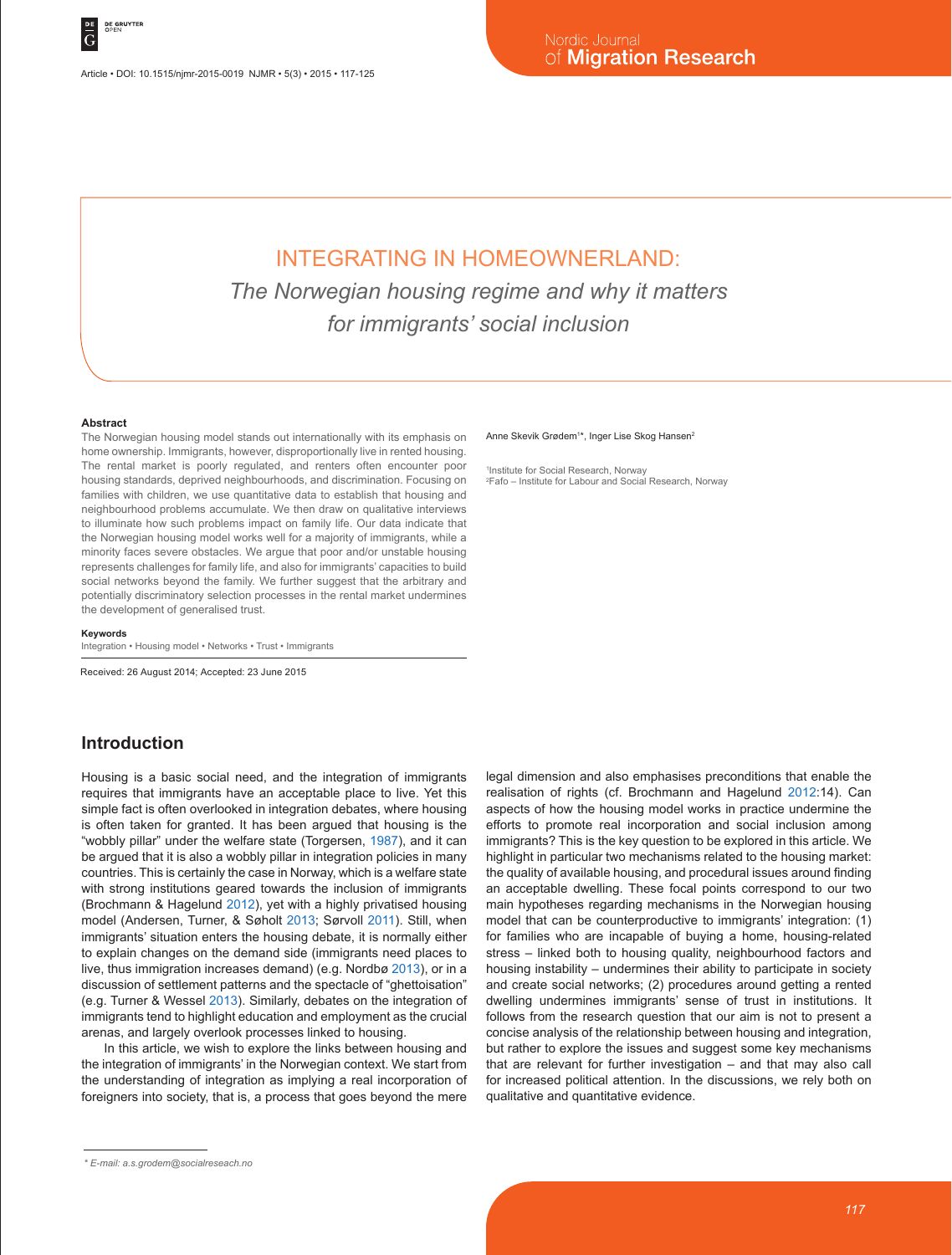Our data refer mainly to immigrant families with children. As we have not done interviews with children themselves, we are not in a position to discuss the unique nature of immigrant children's situation specifically. We have chosen to focus on families with children because the life phase when one lives with dependent children is a phase where most people have a particular wish for a stable and decent housing situation. At the political level, children's social inclusion is seen as an important topic, and successive governments in Norway have voiced ambitions to combat child poverty, and the consequences of child poverty, since the early 2000s (Fløtten & Grødem 2014, 31ff). All in all the stakes are higher when children are involved: parents' concern for the consequences of poor housing are more acute, and the situation is more worrying seen from a political point of view.

#### **Housing in Norway**

Norway is a country of homeowners: Among the general population, about 80 per cent own their own home (NOU 2011:15). Among families with children, the proportion is about 85 per cent (Statistics Norway, own calculation from the Statbank based on the 2011 Population and Housing Census). This is high in an international, as well as Nordic context (Andersen et al. 2013; Scanlon & Whitehead 2007). The high level of home ownership in Norway is the result of an intentional policy with long traditions. As historian Jardar Sørvoll puts it, 'Since the 1940s … The full weight of the Norwegian state's housing policy, including bricks and mortar subsidies, tax breaks and housing allowances, has been geared towards the expansion of homeownership' (Sørvoll 2011:10). The design of the Norwegian tax system makes home ownership highly beneficial, as dwellings are taxed at rates considerably below their market value. This implies a tax subsidy on home ownership that contributes to long-term renting being extra disadvantageous (NOU 2011:15).

It follows from this that the rental sector in Norway is small. Renters are typically young, single and have low incomes, and they think of their status as renters as temporary (Sandlie, 2013). Moreover, the rental market is dominated by small private actors. One in four rented units in Norway is part of the owner's home, typically the lower floor in a family dwelling (Sandlie 2013). Large houses with many rented units, typically owned and managed by private actors, make up about a third of the rental market. Municipalities have dwellings for rent as social housing, but it is unclear how large the municipal sector is, as there is no central register. Figures presented in Sandlie (2013:78) suggest that about 15 per cent of all rented dwellings in Norway are owned by municipalities. Similarly, Andersen et al. (2013) estimate social/public housing at about five per cent of the housing market, while private renting is estimated at 19 per cent. Social (municipal) housing is in any case marginal. Such dwellings are frequently offered to newly arrived refugees (see below), otherwise they are distributed on social and health criteria. In most cases, and certainly in the bigger cities, this implies that only those considered as the most vulnerable – often applicants with social problems, substance abuse problems, and/or mental health problems – will be offered a flat by the municipality. Others are left to compete in the private sector.

Competition for available dwellings in the private sector has increased in recent years, as a consequence of the vast influx of immigrants from the EEA (Sandlie & Seeberg 2013; Søholt, Ødegård, Lynnebakke, & Eldring 2012). Labour migrants typically seek housing in the rented sector, at least in the initial period in the country (Søholt et al. 2012:84), thus the demand for rented homes has increased.

In addition to labour migration, Norway continues to receive refugees and asylum seekers from outside the EEA. Public authorities in Norway have an obligation to house refugees when they are first given permit to stay in the country. Newly settled refugees are often offered a municipal rented home (Thorshaug, Svendsen, Paulsen, & Berg 2011), but they rarely stay for long periods. In 2008, it was estimated that nine out of ten refugees would move from their first dwelling within four years of arrival (Danielsen & Guldbrandsen 2008). Municipal dwellings are generally intended for temporary use, and the municipalities will want the inhabitants to move on.

While newly arrived refugees and asylum seekers are helped to settle in their first home in Norway, they face the same housing regime as other residents once they leave the first home. Generally speaking, their options are owner occupation, a flat in a housing cooperative, private renting, or renting through the municipality. Some immigrants are able to buy a home, with or without help from public authorities such as housing allowances and start-up loans, but many – particularly those with poor employment prospects – are referred to the rental sector. This, then, is where the problems typically begin, and this is the starting point for this article.

#### **Housing: more than physical structures**

As indicated in the introduction, our starting point is that access to social networks and a sense of trust in the new society are crucial aspects of immigrants' social inclusion, and that the Norwegian housing model plays a role in shaping the conditions for both network formation and trust. This emphasis on networks and trust is inspired by Robert Putnam's work on social capital. Putnam (1995:664) defines social capital as '…features of social life – networks, norms, and trust – that enable participants to act together more efficiently to pursue shared objectives'. Both networks and trust, then, are key aspects of social capital in this sense. More than that, the two are in this definition assumed to be two sides of the same coin: through participation in networks, actors gain trust in other participants in the same network. This particularised sense of trust ('the people I engage with are trustworthy') is in turn assumed to translate into a generalised sense of trust ('people in general are trustworthy') (Putnam 1993).

While Putnam's work has been highly influential, empirical work has challenged the assumptions underlying his definition of social capital. First, it is argued that networks and trust must be considered as two separate entities: one can easily imagine networks without trust, and also trust without networks (Wollebæk and Segaard 2011, cf. Bjørnskov 2006). The links between participation in organisations or social networks and the sense of trust appear in empirical studies to be very weak (e.g. Uslaner 2002). Second, studies indicate that the transformation from particularised trust (trusting people in one's network) to generalised trust (trusting people in general) is far from automatic, but depend on a number of factors connected to the individual, the network and wider society (see Wollebæk and Segaard 2011 for a discussion).

One strand of literature, that is particularly interesting in this context, discusses how *social institutions* can make or break the development of generalised trust (e.g. Rothstein and Stolle 2003, Kumlin and Rothstein 2005). In the context of the welfare state, it has been suggested that programs that are transparent and have clear eligibility criteria – typically universal programs – have the potential to foster generalised trust (Kumlin and Rothstein 2005). Programs that are based on discretion, and by weighing up a lot of information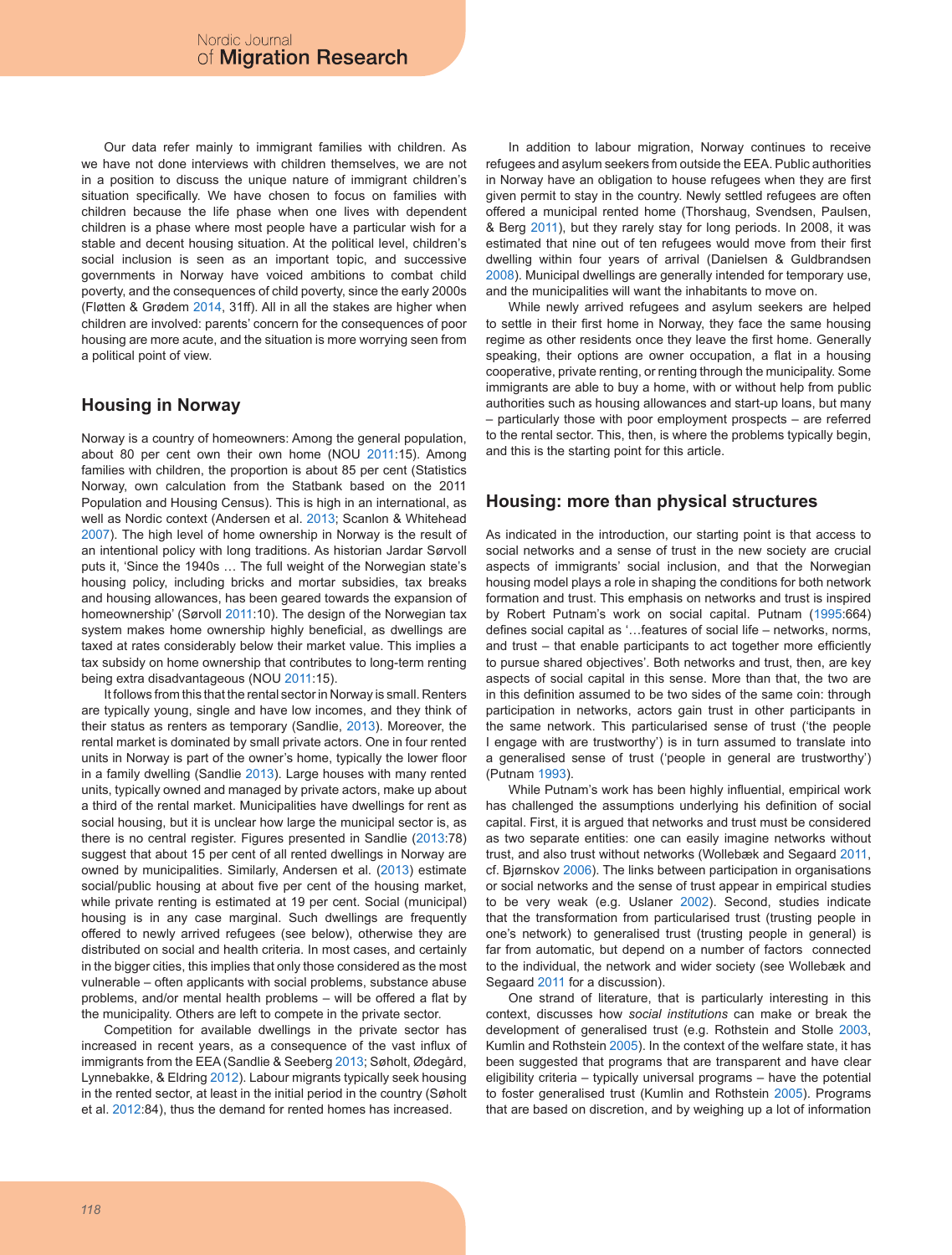provided by the claimant – typically means-tested programs – have the potential to do the opposite. These mechanisms occur because needs-testing gives claimants incentives to present information in certain ways – ways that can be manipulated. Moreover, they invite suspicion that the case worker's individual preferences influences the decision. This is likely to foster suspicion rather than trust (Kumlin and Rothstein 2005).

Taking these critiques of Putnam's approach to social capital into account, we proceed by studying the capacities for developing social networks and generalised trust separately. As stated, our ambition is to illuminate how aspects of one's housing situation can impact on the ability to develop and maintain networks. We suggest that this is particularly important for those immigrants who have few contacts in the majority society and therefore depend more on informal local resources. Similarly, we aim to highlight the institutional aspects of the Norwegian rental market, including social housing, that actually may undermine immigrants' sense of trust in their new society.

Regarding housing as a frame for the building of *social networks*, we emphasise in particular three aspects: the impact of housing on family relationships, the consequences for social life outside the family, and access to resources in the neighbourhood. For all these topics, we consider in particular children's situation, as this is the biggest concern both for parents (see below) and political authorities.

There is a growing awareness in the academic literature on the child welfare services that poverty and poor levels of living make it difficult to fulfil prevailing ideals of good parenting. Important contributions have noted how apparent 'neglect' or 'problems with parent-child interaction' may be less about parental competencies than about the material circumstances under which parenthood is exercised (Andenæs 2004; Helgeland 2008). Housing, including inadequate housing size dampness and housing instability, is highlighted in these contributions. Similarly, it can be argued that neighbourhoods constitute a key arena for social inclusion (for recent discussions, see for instance Keene, Bader, & Ailshire 2013; Vyncke et al. 2013). Neighbourhoods can facilitate the social inclusion of families with immigrant backgrounds if they include neighbours with access to resources that the individual herself does not have. Such resources can include language skills, understanding of how various institutions (labour markets, welfare services, the education system) operate, or contacts with resourceful outsiders. Resourceful and inclusive neighbours can be a valuable resource for immigrants with short periods of residence in a new country (Grødem 2011, ch. 6; Vervoort, Flap, & Dagevos 2011). On the other hand, neighbourhoods have the potential to hamper integration if residents do not feel safe due to crime or vandalism, inhabitants displaying threatening or unpredictable behaviour (often associated with drug use or mental illness), or environmental factors such as heavy traffic.

Children in general have a number of potential arenas for socialisation, including school, leisure activities – organised or informal – and friends' homes. Children in low-income families may, however, have fewer opportunities, if their immediate outside surroundings are unsuitable for outdoor play and their families do not have money to fund social activities (Grødem 2008). The home may therefore be an important space for socialisation for children in low-income families. Still it is well known from the literature on child poverty that children who live in crowded homes, and in homes that are run-down and suffer from a number of housing problems, are less likely to bring friends home (Grødem 2008; Ridge 2002; van der Hoek 2005). They are also less likely to have their own room, and thus space within the home in which to socialise outside the gaze of the rest of the family. This potentially limits their social life.

As noted above, institutions may foster *generalised trust* if they are transparent, reasonably predictable, and treat equal cases equally. The Norwegian market for rental housing cannot be said to embody those institutional traits: the market is poorly regulated, and given the competition for dwellings owners have the liberty to cherry-pick the renters that they prefer. Something similar can be said about social housing that is distributed by municipal social authorities: demand far outstrips supply (NOU 2011:15, p. 79), and the allocation of dwellings ultimately depends on the caseworkers' discretion. Adding to this is that the wear and tear on municipal dwellings is considerable, so that families who are given a municipal home are often disappointed with the standard (Hansen and Lescher-Nuland 2011). Families who are unable to buy a home are therefore likely to suffer a number of frustrations in the rental market – they are not being helped, or the help they receive is inadequate. Moreover – and even worse from a generalised trust-perspective – the barriers they meet are bound to seem arbitrary. Success in the rental market is unpredictable, and reasonably equal cases will appear to be treated differently.

Individuals and groups who feel that they are being discriminated against are unlikely to develop a sense of generalised trust. As Rothstein and Stolle (2003:200) put it, "If citizens experience systematic discrimination, […] it seems plausible that the majority of citizens may not trust them. So then why should they be willing and open to engage with people not known to them?" A recent empirical study from the Netherlands indicated that experiences of discrimination indeed is associated with lower levels of generalised trust – and much lower levels of political trust – among immigrant minorities (de Vroome et al. 2013). It seems reasonable to assume that similar mechanisms may be at play in the Scandinavian countries. Discrimination may occur in all areas of life, but, as suggested by Andersen et al. (2013:33), the competition over rented housing in Norway provides 'a fertile environment for discrimination'. In a representative survey, 20 per cent of immigrants to Norway from countries in Africa and Asia said they had experienced discrimination in the housing market (Tronstad 2008). Among families with children, renters in the private sector were far more likely to report such experiences than others: 32 per cent of those who rented privately had experienced (perceived) discrimination, compared to 10 per cent of home owners and 17 of renters in the municipal sector (Grødem 2011). Discrimination thus clearly is an issue to address in a study of housing and inclusion.

#### **Data and methods**

This article utilises data from three main sources, both qualitative and quantitative. The first is a quantitative survey among ten immigrant groups in Norway, known as the Survey of Level of Living among Immigrants that was carried out by Statistics Norway in 2005–2006. The survey includes immigrants from Pakistan, Vietnam, Turkey, Sri Lanka, Bosnia-Hercegovina, Serbia-Montenegro, Chile, Iran, Iraq, and Somalia, groups that, taken together, made up 51 per cent of all immigrants from non-western countries in Norway at the time of interviewing. The overall response rate was 64 per cent (Gulløy 2008). As noted above, the composition of immigrants in Norway has changed quite markedly since 2005 as a consequence of labour migration. The 2005–2006 survey is outdated in the sense that it contains no information about the new labour immigrants, but we argue that it is still relevant as a source of information on the groups that actually are included. It may be, however, that the survey underestimates some challenges even for these groups,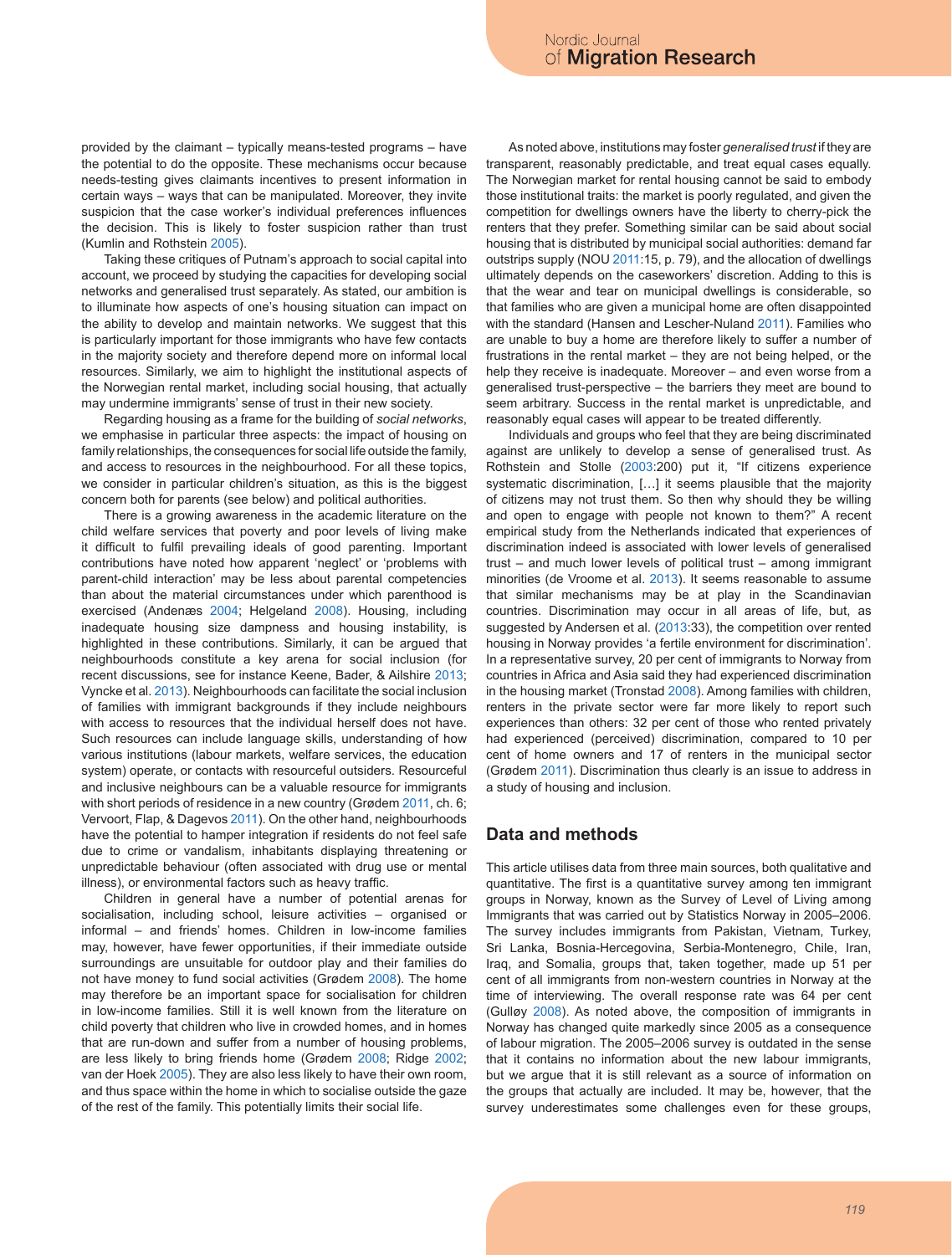as the competition for scarce housing resources appears to have increased as a consequence of labour migration (see above). The survey included, among other things, questions about immigration history, family and social networks, education, work, experiences with discrimination and crime (Gulløy 2008).

The two other data sources are qualitative studies, carried out in spring 2011 and summer 2013, respectively. Both studies were funded by the Norwegian State Housing Bank and carried out at the same institute.1 The target group in 2011 was families living in municipal rented housing, while the 2013 target group was families with an unstable housing situation. In both studies, respondents were recruited through various organisations working with vulnerable families or deprived neighbourhoods. All the families had little or no income from employment, and were supported by various social benefits. All respondents had at least one child under 18, and the majority had three or more children. 11 respondents were interviewed in the 2011 study, all living in municipal housing. Eight of these families were immigrants from Asia and Africa, while three were native Norwegians. In the 2013 study, ten informants were interviewed. Seven of those lived in private rented dwellings, while three lived in municipal units. All but one were immigrants from Iraq and Somalia, the final informant was a native Norwegian single mother. About half the interviews in 2013 were carried out with the help of an interpreter, while we did not use an interpreter for the interviews in 2011. In this paper, we mainly use information from the immigrant informants, but information from native Norwegians is used to illuminate the general issues of housing and neighbourhood problems. In both studies, key topics were the families' housing situation at the time of the interview, experiences with moving/ housing instability, contact with public services, and thoughts about how the housing situation affected children.

#### **Immigrants and housing in Norway: evidence from quantitative data**

As noted above, rates of home ownership are comparatively high in Norway. For immigrants, buying one's own home can be understood as a strong symbolic marker of belonging, and, in a country like Norway, as the ultimate proof of successful integration (cf. Vassenden, 2014). Moreover, several studies indicate that home owners participate more and invest more in their local community (Roskruge, Grimes, McCann, & Poot 2013). While rates of home ownership in Norway are high, there are marked differences between different groups (Nordvik, 2010; NOU 2011:15). Figure 1 shows families with children from ten countries by form of ownership to their dwelling, separating (1) home owners, (2) renters in the private sector, and (3) renters in the municipal sector.

The figure indicates that the Norwegian housing model is working very well for many immigrant groups. Some of the well-established immigrant groups, such as immigrants from Pakistan, Sri Lanka and Vietnam, have rates of home ownership on par with those of the general population: more than 80 per cent own their own home. At the other end of the scale we find the most recently arrived groups of refugees, coming from Iraq and Somalia. 32 per cent of families with children from Iraq, and only 14 per cent of families from Somalia, own their own homes.

Renting is not necessarily a problem in itself, if rented homes maintain a high quality and are located in good neighbourhoods. Previous research, however, indicates that rented homes tend to be associated with a number of housing problems, often due to maintenance backlog (Stefansen & Skevik 2006; Turner 2011).



*Figure 1. Form of housing tenure by country of origin. Immigrant families with children in Norway. N=1956*

Figure 2 shows the proportion of families with immigrant background who experience housing problems by the form of housing tenure. The housing problems considered are crowding, draft, rotting/ fungus/mould, and noise from traffic. These have been merged to a scale with five values, from 'no housing problem' to 'all four housing problems' (for details, see Grødem 2011).

The figure shows that immigrants with children are relatively frequently exposed to housing problems. All in all, only 55 per cent of immigrants report no housing problems, and 17 per cent report two or more of the predefined problems. Unsurprisingly, the problem experienced by most is crowding. Corresponding figures for the population at large are not available, but a study from 2009 showed that among Norwegian families with children, only 7 per cent reported two or more housing problems (Nordvik 2010).

As figure 2 makes clear, the vulnerability to housing problems is strongly affected by tenure type. Home owners are almost twice as likely as renters to report problem-free housing (62 v. 33/35 per cent), and only a minor proportion of home owners report that they have three or more of the predefined problems.

Do immigrants who are exposed to housing problems also experience more neighbourhood problems than others? If so, it may be an indication of accumulation of social problems. In the Survey of Level of Living among Immigrants, neighbourhood problems are measured by two questions: 'Do you have problems with crime, violence or vandalism in the area where you live?', and 'Have you recently been worried about experiencing violence or threats when you walk outside alone in the area where you live?' The responses to each of these questions are shown in figure 3, by the number of housing problems reported by the respondents.

Figure 3 shows that a clear majority of immigrants do not report any of the predefined problems. It indicates, however, a link between housing problems and neighbourhood problems, suggesting that poor housing to some extent cluster in deprived neighbourhoods. 15 per cent of immigrants who report two or more housing problems report fear of crime in their neighbourhoods, and 20 per cent of those with three or more housing problems report a fear of violence and threatening behaviour. The corresponding figures for immigrants who report no housing problems are 8 and 5, respectively.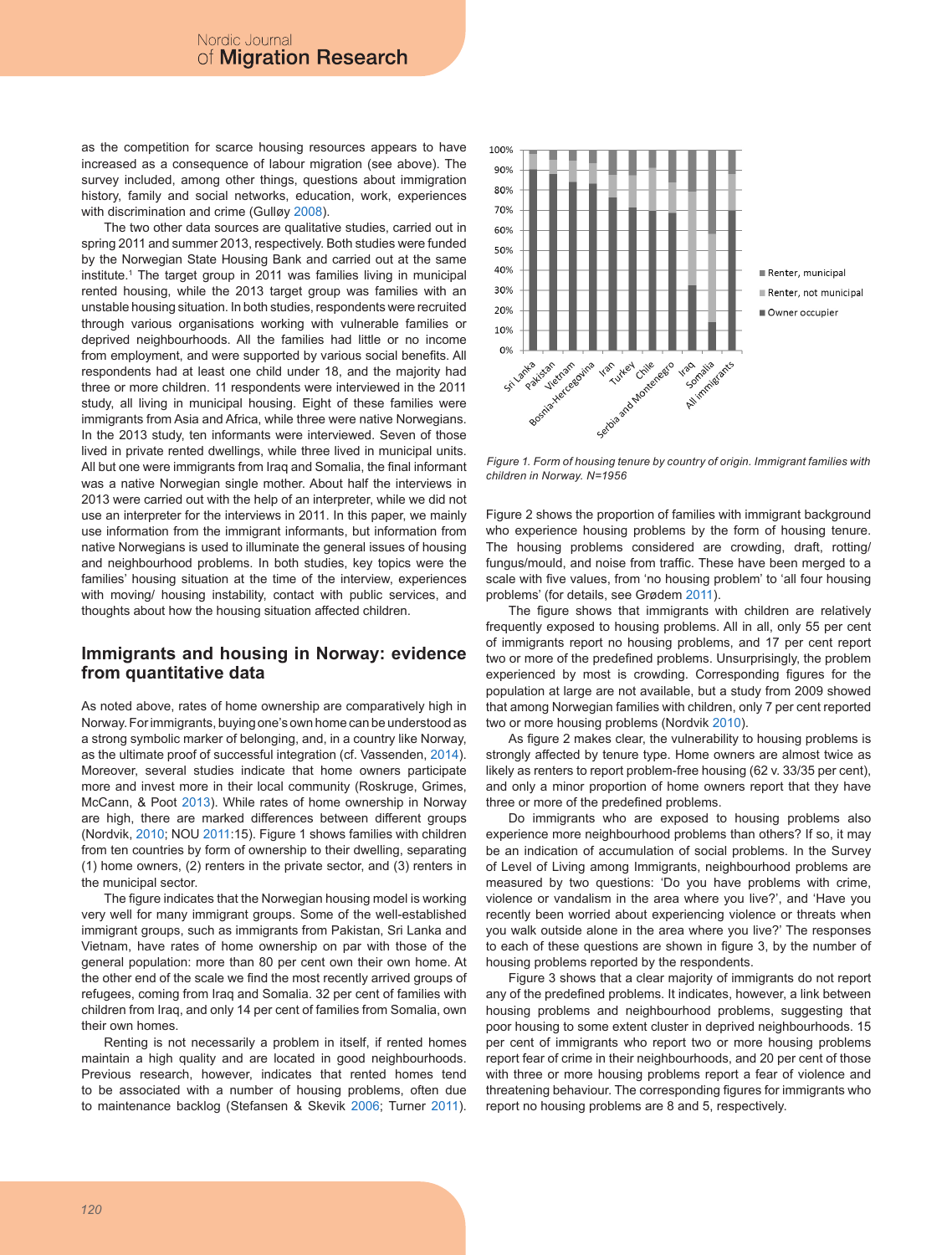

*Figure 2. Number of housing problems by form of tenure. Immigrant families with children in Norway.N=1960.*



*Figure 3. Indicators of neighbourhood problems by number of housing problems. Immigrant families with children in Norway. N=1958*

There are two overall lessons to be drawn from this snapshot of quantitative evidence: first, the Norwegian housing regime works for a majority of immigrants. Most immigrants own their own home, 84 per cent of them report nil or only one housing problem, and the vast majority live in neighbourhoods they perceive as safe. General characteristics of the housing sector in Norway – high rates of home ownership, good quality dwellings, few deprived urban neighbourhoods – benefit immigrants as well as natives. The other main lesson from these data, however, is that housing ills seem to accumulate for those marginalised in the housing marked. Some immigrant groups, most particularly Somalis and Iraqis, are very unlikely to enter the most common form of housing tenure in Norway, that is, home ownership. Renters experience more housing problems, and problematic housing is also associated – albeit not very strongly – with problematic neighbourhoods. In the next section, we look at what the qualitative evidence says about how poor housing, neighbourhood problems and housing instability influence life in immigrant families with children.

### **Housing problems hinder development of networks**

We have pointed out how housing is not only a material structure and a major financial investment, but also a frame for everyday life and social relations. In the qualitative interviews, both in 2011 and in 2013, it was striking how informants emphasised how their housing situation influenced relationships. Three aspects of this stood out in the interviews: relationships within the family, children's unwillingness to bring friends home and disruptions caused by moving.

Crowding was an issue for most informants. Some of the families interviewed lived in flats where the parents slept in the living-room, sometimes together with the youngest child or children, so that the older children could share the one available bedroom. Crowding led to conflict, scolding, sleep deprivation, and children spending as much time as possible outside. This led to strains on family relationships:

The old kids talk and the little one does not get to sleep. Then there is a lot of conflict, and I yell at them. It is not good for the children, and they are tired in the morning. (Single mother, African background, five children).

Another problem mentioned by several parents with school-age children was that their crowded home offered no space where children could do homework uninterrupted, or just be alone. In addition, many parents conveyed that they spent too much time worrying about the housing situation, and that this took attention away from the children and from their own efforts to, for instance, learn Norwegian or participate in activation programs. Informants talked about their contact with housing authorities, their efforts to find acceptable available dwellings, the time they spent managing a difficult housing situation (examples included organising crowded dwellings, accessibility, lacking an elevator, and daily scrubbing to remove mould and fungus) and also time spent worrying about the situation while trying to keep from children how concerned they were. It became clear through the interviews that the housing situation consumed a lot of energy, and thus took energy away from both parenting and activation efforts.

A further concern was linked to how the material circumstances affected the children and their relationships directly. As van der Hoek (2005) and Grødem (2008) have indicated (see above), poor housing can hamper children's social life because they hesitate to bring friends home. This concern was reflected also in our interviews:

They do not want to bring friends home from school because it is so scary around here and in the block of flats. If they have visitors from outside the area we have to meet them outside the block of flats and follow them home to our place. (Married father, Asian background, four children).

If the surrounding area is "scary", and children's friends hesitate to go there, it follows that children are unlikely to want to spend much time outside. One informant in particular highlighted this: the family lived in a crowded apartment, but there was nowhere for the children to play in the immediate area. She said her children felt "a little suffocated", having no option but to stay inside in a crowded apartment.

The unstable housing conditions were as big a concern to our informants as the quality of their current dwelling. One informant, who had recently moved from a flat where she and her children had lived for six years, was particularly concerned for her daughter's social relationships: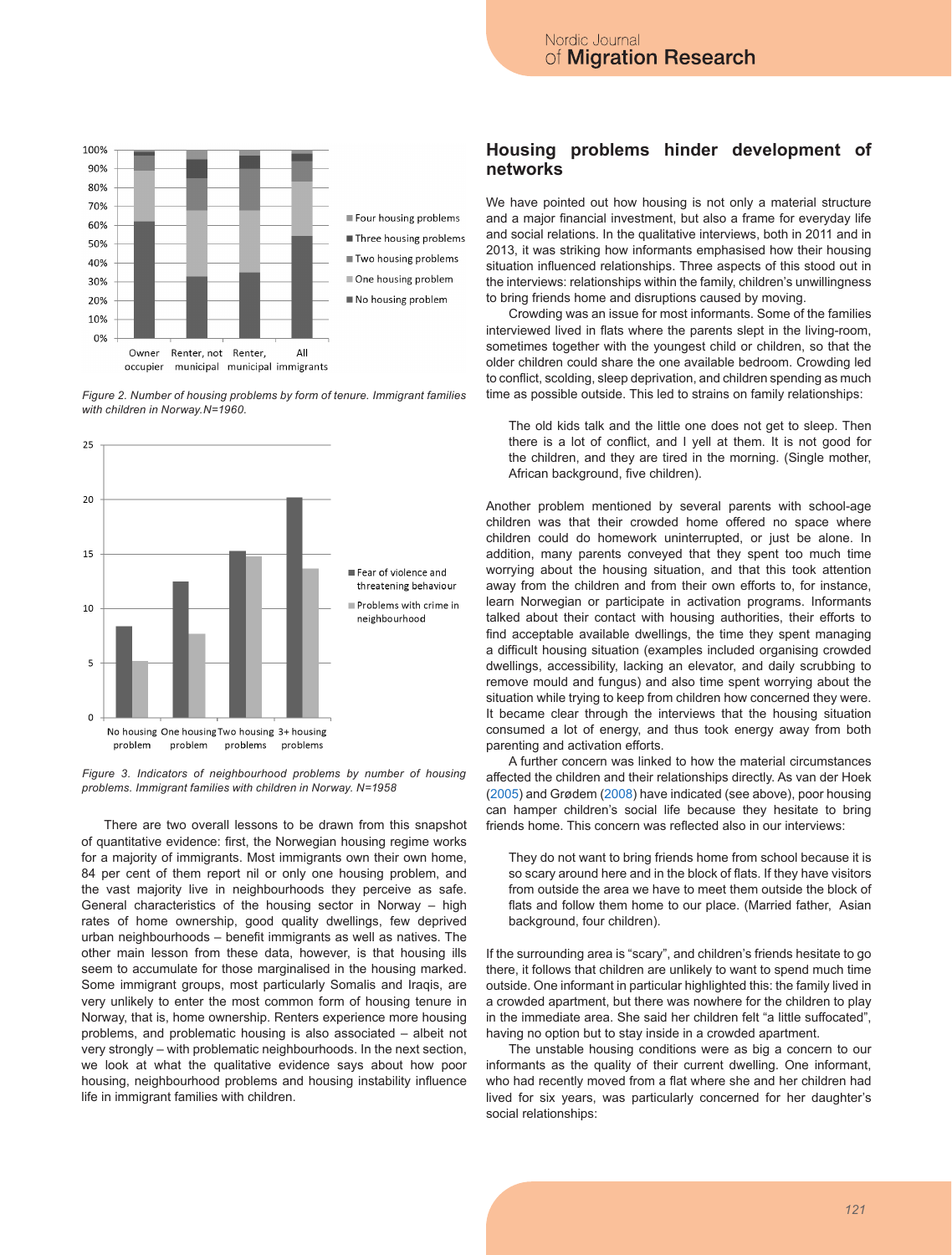My daughter is in the  $6<sup>th</sup>$  grade and should have gone to school camp; it was planned since they started school. They should have gone together on school camp, and she is very sad now and wants to go with her friends. […] She has zero contact with new friends in her new class. I asked why, life must go on? And she said no, we're going to move again anyway. (Single mother, African background, three children)

The daughter in this quote had built a network at the school where she had been able to stay for five years, but was uprooted when the family had to move.<sup>2</sup> Similar stories were implied by many other informants, with the exception that few other children had been able to go to the same school for five years. In many cases, the problem for the child was therefore not so much that they were uprooted from friends, but that they rarely had time to form lasting friendships in the first place. These children's efforts to build social networks were undermined in the most concrete sense: the material circumstances of their families, manifested in the unstable housing situation, stopped them from forming and maintaining durable networks. As the quote above shows, some children in this situation give up and withdraw from socialising altogether.

There appeared to be two main reasons behind the housing instability: short-term contracts and evictions. Housing contracts of one year were common, but we were told of contract periods as short as one month. In other cases, informants had been evicted on short notice during the contract period. The owner could say that the flat was to be sold, or that he or she needed it to house a family member. Sometimes informants had found out later that the flat in question had not been sold, but let to someone else. These experiences caused pain and confusion. We do not know what lay behind such stories, but other studies have suggested that owners may wish to exclude families that are seen as disruptive or who they suspected were damaging the flat (Søholt & Astrup 2009). Renters can complain if they believe their contract has been terminated on unfair grounds, but that the dwelling is to be sold is a legitimate argument. This reason may therefore be stated even if the real motivation is different.

Having contracts terminated at short notice is a distressing prospect, and such experiences add to the feeling of insecurity in the housing marked. This leads to the second main topic to be discussed, namely the housing models' consequences for generalised trust.

### **Experiences of discrimination and struggles with bureaucracy**

We have noted that generalised trust is more likely to flourish in contexts where "the rules of the game" appear to be fair, transparent, and encourage honest behaviour. The current rental market in Norway cannot be said to embody such qualities (Andersen et al. 2013:33). Given the competition, the rental market is an "owner's market". Individuals and organisations that have a dwelling to let are likely to end up in a situation where they can pick and choose who they wish to let to. Obviously this also opens for some groups being marginalised in this marked. One informant summed it up:

There are so many things owners do not want. They do not wish to rent to people with animals, people with children, smokers, and so on. They do not want short-term rent. They want people with permanent job contracts. The ideal renter is a couple without children with permanent jobs, who are not planning to have children, and who plan on living there for several years, I think. (Single mother, majority background, one child)

This quote sums up many of the topics that were also highlighted in other interviews. Children and joblessness were seen as barriers in the rental marked by several informants. The presence of children appeared to be a drawback on its own; it was not only informants with large families who perceived this as an obstacle. Regarding joblessness some informants had been asked by property owners whether they were in employment. When they replied that they were not, the owner seemed to lose interest, and never called back. All our informants would be granted housing allowance to help them pay housing costs, so worries about their ability to pay the rent should not be an issue. Informants could only speculate about why this would be: were owners worried about children making noise? Did they think that jobless families had a feckless lifestyle? Trying to understand why they appeared to be unwanted as tenants seemed important to the informants, but as owners do not have to give a reason for choosing one family over another, they were left guessing.

The interviews also contain several examples of experiences of apparent discrimination based on ethnicity. All these stories came from Somali informants, suggesting that Somalis are particularly prone to discrimination in the Norwegian housing market. This is in tune with previous findings (Open Society Foundations, 2013; Søholt & Astrup, 2009). Still, many informants linked their negative experiences to the fact that they were foreigners, not Somalis. One informant talked about how she used to call regarding flats that were announced for rent, and was repeatedly told that the flat was no longer available. This happened, she said, "as soon as they hear you have the accent of a foreigner". Another informant, also a mother from Somalia, had encountered more direct discrimination:

He [the owner] said to his sister, right in front of me: "Somalia – I do not rent to Somalis". And I said "What!? You did not need to say that, a simple "no" would have done". (Single mother, African background, three children)

Owners represent one powerful, and potentially discriminatory, force in the lives of vulnerable renters in the Norwegian housing market. Another force is made up by public authorities. Given that housing in Norway is understood as a private matter, and the majority buy a home on the private market with no public aid, public authorities have little to offer in the field of housing.<sup>3</sup> Municipal flats are very scarce, and, as mentioned, distributed on social and health criteria. Most of the informants in the 2013 study, where the majority lived in privately rented homes, had stories about contacting the municipality to ask for help with their housing situation. Almost without exception, these were stories of rejection and frustration. One mother, who lived in a very run-down privately owned flat, said about her many phone calls to the municipality:

No help. Just rejection. I had a statement from the doctor saying this house is unhealthy, and my husband is ill, and still we are rejected. They say nothing about rights, only "you have the flat, you have a contract." (Married mother, African background, three children)

Some informants suspected that case workers made up formal rules as they went along, simply to deter them from applying for a flat. Others felt that they themselves were forced to lie. Two informants talked about how they occasionally tried to conceal that they had children, or that they were not in work, when calling about available flats. One of them in particular worried about the example she was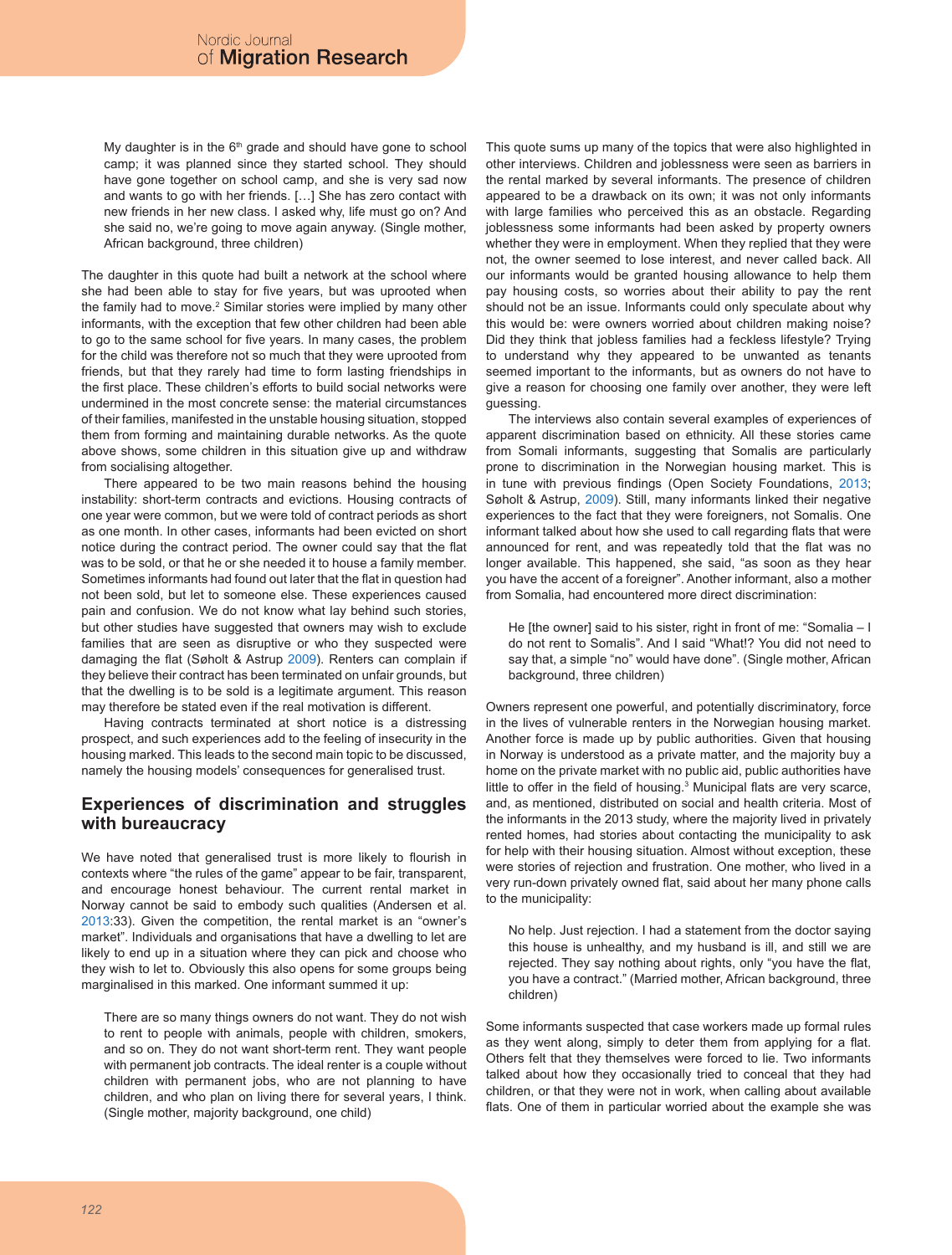setting for her children, when she implicitly taught them that lying was necessary to get by in Norway.

Following the argument made by Kumlin and Rothstein (2005), these are precisely the kind of experiences that undermines generalised trust. Publicly employed case workers, who should embody rationality and the rule of law, appear to manipulate the truth. Moreover, most people like to think about themselves as decent and trustworthy, so when they themselves feel forced to lie, they will easily wonder what manipulations less trustworthy people in similar situations will come up with. In line with this argument, several informants appeared resigned with the public bodies that should help them, as they had concluded that they were staffed by "bad people", and that their only hope was to meet someone "kind". Their trust in the institutions and the majority of people who worked there was extremely low.

Our informants face barriers in the housing market that are arbitrary and hard to understand. Similarly, their meetings with public authorities are often characterised by confusion and poor communication: they are not getting the help they hope for, and they do not understand why. Private property owners are free to let to who they want, and municipal case workers have at least some discretion with regard to who gets, and who does not get, a municipal home. In this sense, our informants feel that they are facing a multi-headed troll, made up of civil servants and property owners, who have all the characteristics powerful institutions need in order to undermine the building of generalised trust: lack of procedural justice and arbitrary treatment, and also seen as untrustworthy and liable to manipulate or withhold information (Kumlin & Rothstein 2005).

# **Conclusions**

This article has told a story with two sides: on the one hand, the majority of immigrants are well integrated in the Norwegian housing market. On the other hand, we have seen that some vulnerable immigrant groups are marginalised in the same market. We have suggested that this at least partially can be understood as an unintended consequence of the structure of the Norwegian housing market, with its emphasis on home ownership, unregulated private rental market, and very little social housing.

Quantitative data show that immigrants disproportionally live in run-down, low-quality housing, and that having poor housing standards is associated – albeit for a minority – with neighbourhood problems. Evidence from qualitative data indicate that poor housing quality is a problem that takes up a lot of energy in the families that live in such circumstances, and that poor housing has a direct impact on family relationships and children's friendships.

The qualitative interviews further highlight how processes linked to finding and keeping a home with a decent standard has implications for generalised trust. Our informants felt that they were being pushed to the back of the line in the private market, for reasons that appeared to be relatively arbitrary, and they also suspected downright discrimination. Moreover, the interviews contained several examples of informants contacting the municipality, asking for help with housing-related issues, and feeling rejected. In some cases, such experiences were attributed to personal characteristics of the case workers, or the informant suspected that the case worker was manipulating information. In either case, the result was a feeling of alienation from Norwegian society and a lack of trust in the relevant institutions.

Living in a crowded home with low standards, in an unsafe neighbourhood and/or with a short-term contract, would be hard for anyone, and particularly for a family with children. Native Norwegian families also struggle in such circumstances. There are, however, two reasons why we argue that these issues are of particular concern for the integration debate: first, immigrant families are far more likely than native families to find themselves in such situations. Second, immigrant families face concerns in this situation that majority families are less likely to have. With no native Norwegian family members or childhood friends, immigrant families look to their immediate surroundings for the acquisition of language skills, cultural skills, and friends and role models in the Norwegian majority population. Integration happens in neighbourhoods, schools and local communities, thus it is clearly problematic that immigrants are less likely than others to find stable homes in communities where positive resources are available while negative influences are absent. Housing then becomes a wobbly pillar in the integration process, with potentially severe consequences for some of the most vulnerable families. More active housing policies targeted at families, better regulation of the private rental sector and more municipal housing in integrated neighbourhoods are measures that could help to stabilise the 'wobbly pillar', and thus help to create better integration processes.

**Anne Skevik Grødem** is a senior researcher at the Institute for Social Research (ISF) in Oslo. Her main research interests include family policies, child poverty, and integration. Recent publications include «Migration and Welfare Sustainability: The Case of Norway», in G. Brochmann & E. Jurado, eds., *Europe's Immigration Challenge: Reconciling Work, Welfare and Mobility*. Policy Network. I. B. Tauris (2013, with Grete Brochmann); and A Review of Family Demographics and Family Policies in the Nordic Countries, in *Baltic Journal of Political Science* 3 pp. 55–67 (December 2014).

**Inger Lise Skog Hansen** researcher at Fafo – Institute for Labour and Social Research, Oslo. At the time being, she is on leave from Fafo, working at the Norwegian State Housing Bank, implementing a governmental strategy on housing and welfare for vulnerable groups. Her main research interests include public services, inclusion for people with disabilities, and housing. She was a member of the Housing Commission appointed by the Ministry of Local Government and Regions, 2010-2011. Recent publications include *Boligsosialt arbeid og kompetanseutvikling. Evaluering av videreutdanning i metodisk boligsosialt arbeid*. [Social Work in Housing and the Development of Competence. Evaluation of further training in methodical social housing work. Report, Fafo 2014:06 (with A.B. Grønningsæter and V. Nordvik)

#### **Notes**

- 1. The project leader of the 2011 study was part of the project team in 2013. We are indebted to our colleagues Bjørn Lescher-Nuland, Miriam Latif Sandbæk and Olav Elgvin for their role in the interviewing.
- 2. At the time of the interview, the family's one-year housing contract was about to expire. The girl was right, therefore: the family was going to move again.
- 3. It should be noted that 'social work in housing' has been an emerging topic in Norway since about 2000, and a number of initiatives have been made to improve housing for vulnerable groups. The majority of these have however been targeted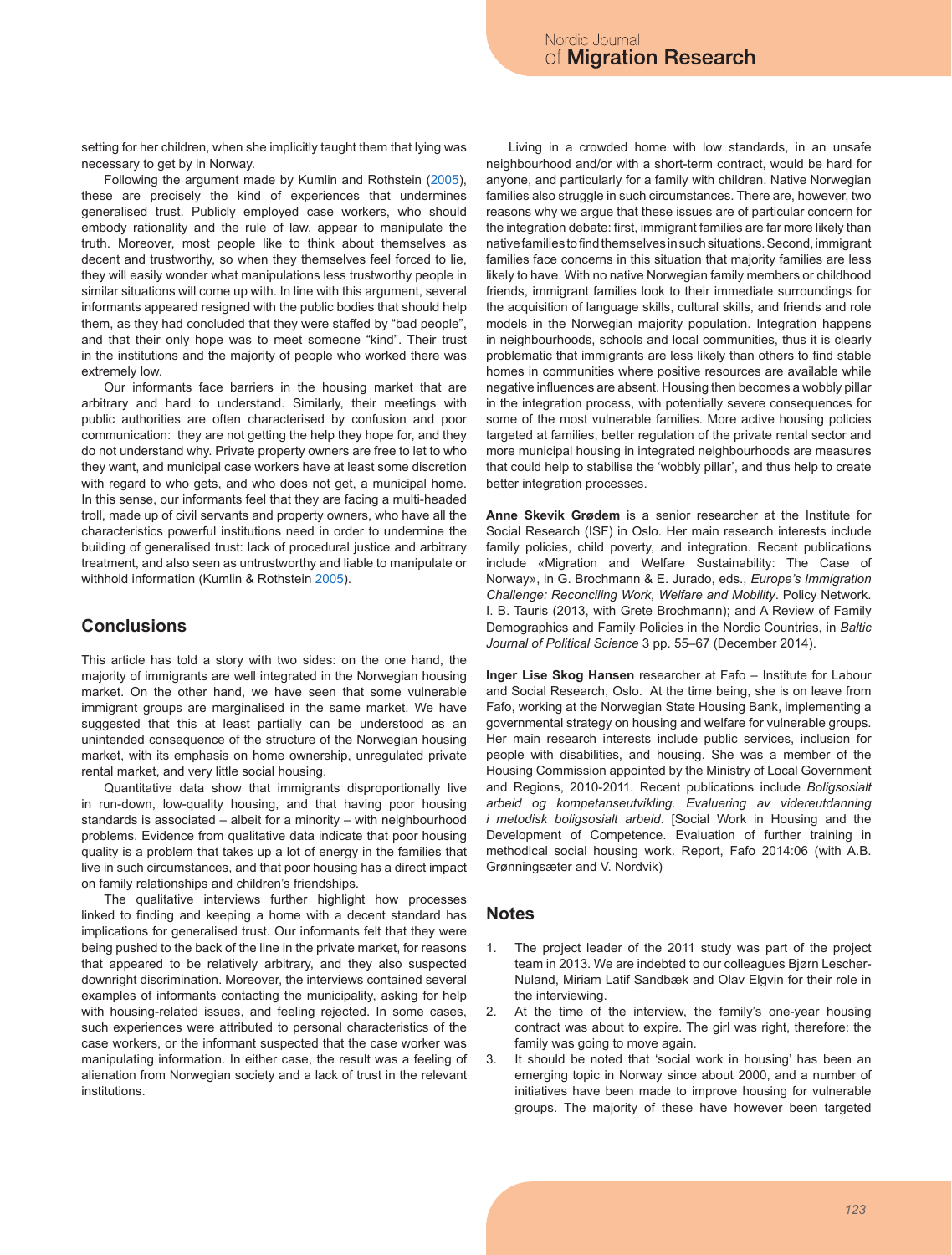at the homeless and people with substance abuse problems (see 2006). Few measures would have been relevant for our informants, and in any case, their knowledge of such measures was very limited (see Hansen and Lescher-Nuland 2011).

#### **References**

- Andenæs, A 2004, "Hvorfor ser vi ikke fattigdommen? Fra en undersøkelse om barn som blir plassert utenfor hjemmet", *Nordisk sosialt arbeid*, vol. 24, no. 1, pp. 19-33
- Andersen, H S, Turner, LM, & Søholt, S 2013, "The special importance of housing policy for ethnic minorities: evidence from a comparison of four Nordic countries", *International Journal of Housing Policy*, vol. 13, no. 1,pp. 20-44. doi: 10.1080/14616718.2013.764659
- Bjørnskov, C 2006, "The multiple facets of social capital", *European Journal of Political Economy* 22 (1), 22– 40. doi:10.1016/j. ejpoleco.2005.05.006
- Brochmann, G & Hagelund, A, 2012, *Immigration policy and the Scandinavian welfare state 1945-2010*. Palgrave Macmillan, Basingstoke
- Danielsen, K, & Guldbrandsen, L, 2008, *Flytting i nytt land. Flyktningers bosetting og flytting tidlig på 2000-tallet.* Oslo: NOVA, report no. 13
- de Vroome, T, Hooghe, M, & Marien, S, 2013, "The Origins of Generalized and Political Trust among Immigrant Minorities and the Majority Population in the Netherlands", *European Sociological Review*, vol. 29, no. 6, pp. 1336-1350. doi: 10.1093/ esr/jct018
- Fløtten, T & Grødem, AS, 2014, *Helhetlige tiltak mot barnefattigdom: en kunnskapsoppsummering.* Oslo: Fafo, report no. 18
- Grødem, AS, 2008, "Household Poverty and Deprivation Among Children: How strong are the links?" *Childhood*, vol 15, no 1, pp 107-125. doi: 10.1177/0907568207086839
- Grødem, A S, 2011, *Innvandrerbarn og bolig: hva betyr boligen og bomiljøet for inkludering?* Oslo: Forskningsstiftelsen Fafo, report no. 32
- Grødem, A S & Sandbæk, ML, 2013, *Helt bakerst i køen: barnefamilier med ustabile boforhold*, Oslo: Fafo, report no. 45
- Gulløy, E, 2008, *Levekår blant innvandrere 2005/2006. Dokumentasjonsrapport*. Oslo/Kongsvinger: Statistics Norway.
- Hansen, ILS & Lescher-Nuland, BR, 2011, *Bolig og oppvekst. Konsekvenser av å vokse opp under vanskelige forhold.* Oslo: Fafo, report no. 16
- Helgeland, IM, 2008, "Det handler ikke bare om penger". Barnevernsbarn og fattigdom", in *Fattigdommens dynamikk. Perspektiver på marginalisering i det norske samfunnet*, ed I Harsløf & S Seim, Universitetsforlaget, Oslo pp 171-185
- Keene, D, Bader, M, & Ailshire, J, 2013, "Length of residence and social integration: the contingent effects of neighborhood poverty», *Health and Place* vol 21, pp. 171-178. doi: 10.1016/j. healthplace.2013.02.002
- Kumlin, S, & Rothstein, B, 2005, "Making and Breaking Social Capital: The Impact of Welfare-State Institutions", *Comparative Political Studie*s vol 38, no 4, pp 339-365. doi: 10.1177/0010414004273203
- Nordbø, EW, 2013, Innvandring og boligpriser i Norge Norges Bank Staff Memo 8. Oslo: Norges Bank.
- Nordvik, V, 2010, Bolig og boforhold. In *Barn og unges levekår i lavinntektsfamilier. en panelstudie 2000-2009,* ed. M. Sandbæk & A. W. Pedersen, Oslo: NOVA, report no. 10
- NOU 2011:15. Rom for alle. En sosial boligpolitikk for framtiden. Oslo: Departementenes servicesenter.
- Open Society Foundations, 2013, *Somalis in Oslo: Somalis in European cities*. Open Society Foundations.
- Putnam, R., 1993. *Making Democracy Work: Civic Traditions in Modern Italy*, Princeton University Press, Princeton, NJ.
- Putnam, R. D. (1995), "Tuning In, Tuning Out: The Strange Disappearance of Social Capital in America", *Political Science and Politics*, vol. 28, no. 4 (Dec., 1995), pp. 664-683. Doi: 10.2307/420517
- Ridge, T, 2002, *Childhood poverty and social exclusion: from a child's perspective*. Bristol, UK: Policy Press.
- Roskruge, M, Grimes, A, McCann, P, & Poot, J, 2013, Homeownership, Social Capital and Satisfaction with Local Government. *Urban Studies*, vol 50, no. 12, pp. 2517-2534. doi: 10.1177/0042098012474522
- Rothstein, B, & Stolle, D, 2003, Social capital, Impartiality and the Welfare State: an Institutional Approach, in *Generating Social Capital. Civil Society and Institutions in Comparative Perspective*, ed. M Hooghe & D. Stolle. Palgrave Macmillan, Basingstoke, pp. 191-209
- Sandlie, HC, 2013, "Leiemarkedet", in *Bolig og levekår i Norge 2012*, ed HC Sandlie & AS Grødem , NOVA, Oslo, report no 14, pp. 71-86
- Sandlie, H. C., & Seeberg, M. L. (2013*). Framtidens leiemarked i et internasjonalt arbeidsmarked* Oslo: NOVA, working paper no. 1
- Scanlon, K, & Whitehead, C, 2007, Social Housing in Europe. In *Social Housing in Europe*, ed K Scanlon & C Whitehead, London School of Economics, London
- Stefansen, K, & Skevik, A, 2006, "Barnefamilier i kommunale boliger". *Nordisk sosialt arbeid* vol. 26, no. 3, pp 241-252
- Søholt, S, & Astrup, KC, 2009, *Etniske minoriteter og forskjellsbehandling i leiemarkedet* Oslo: NIBR, report no. 2
- Søholt, S, Ødegård, AM, Lynnebakke, B, & Eldring, L, 2012, *Møte mellom internasjonalt arbeidsmarked og nasjonalt boligmarked.* Oslo: NIBR/Fafo.
- Sørvoll, J, 2011, The Norwegian housing model. Homeownership triumphant. *Global Tenant* (November), 10-11.
- Thorshaug, K, Svendsen, S, Paulsen, V, & Berg, B, 2011, "*Det er litt sånn at veien blir til mens en går": kommuners fremskaffelse av boliger til flyktninger*. Trondheim: NTNU samfunnsforskning, Avdeling for mangfold og inkludering
- Torgersen, U, 1987, Housing: the Wobbly Pillar under the Welfare State*. Scandinavian Housing and Planning Research*, 4 (sup1), 116-126. doi: 10.1080/02815737.1987.10801428
- Tronstad, KR., 2008, Opplevd diskriminering. In S. Blom & K. Henriksen (Eds)*, Levekår blant innvandrere i Norge 2005/2006* (Vol. 2008/5, pp. 128-136). Oslo/Kongsvinger: Statistisk sentralbyrå
- Turner, LM, 2011, Barn och familjer med låga inkomster och deras boendeförhållanden. Utredning for boligutvalget. Available from https://www.regjeringen.no/nb/dokumenter/barn-i-familjer-medlaga-inkomster-och-d/id652507/ [last accessed 15.5.2015]